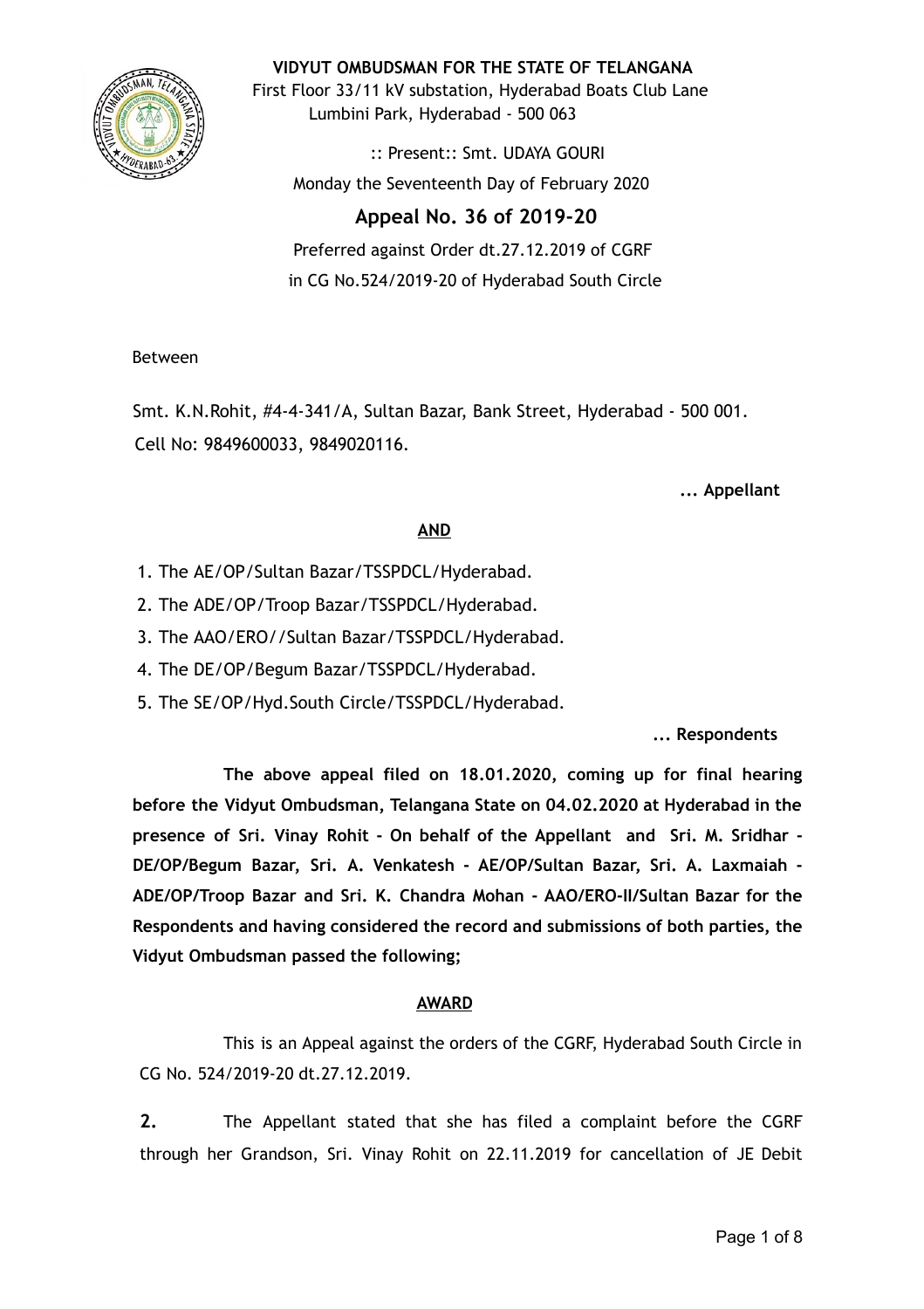entry and revise the bills for the month of September'2019 for Rs 23,965/-. She claimed that in spite of her representation before the CGRF that they are having solar electrical meter in her name and as such there is not much electricity consumption in the month of September'2019 and that she has paid the bill in part i.e. Rs 7,000/- in the month of September'2019 and Rs 7,200/- in the month of October'2019, the CGRF failed to appreciate the same and found that there is no need to revise the bill and cancel the bill, as such aggrieved by the same the present Appeal is filed.

**3.** The Appellant stated that she is a Resident of H.No.4-4-341/A, Sultan Bazar, Bank Street, Hyderabad and that she has been allotted the service connection No. G3001094 and that her Grandson namely Vinay Rohit who is her representative filed a complaint before the CGRF on 22.11.2019 seeking for cancellation of JE Debit entry for the month of September'2019 for an amount of Rs 23,965/- on SC No. G3001094 as they have a solar electric meter and consumed very little supply of electricity. In view of the said demand for the month of September'2019, they have paid an amount of Rs 7000/- in the month of September'2019 and Rs 7,200/- in the month of October'2019, but the same was rejected by the CGRF in spite of their above contentions. They also contended that when her Grandson approached TSSPDCL, GTCS Colony, Vengal Rao Nagar, Erragadda, Hyderabad, they informed him that they will look after into the matter and on the next day they decided in his absence that there was a mistake on the part of the meter reader and hence the meter readings generated Rs 23,965/-. They pointed out that their monthly reading was very meager and even for the month of Sep'2019 their consumption was only for Rs 199/- apart from the generated amount of Rs 23,965/-. They claimed that they are regularly paying the bills and the Respondents failed to explain to them how such a huge amount has arrived, and as such prayed that the said amount for the month of September'2019 i.e. Rs 23,965/- be cancelled and the statement be revised.

**4.** In view of the above averments by the Appellant the Respondent No.2 i.e. ADE/OP/Troop Bazar filed his written submissions as follows:-

The SC.No G3001094 check reading details were submitted to ERO-2/ Sultan Bazar as requested by ERO in the month of July-2019. Based on above, the debit JE's added in the month of Aug-2019 with an amount of Rs 28,425/- as the KWH export readings are less when compared with previous month readings of EBS which were very high as mentioned in AAO/ERO-2. In this connection, Sri K.N.Rohit,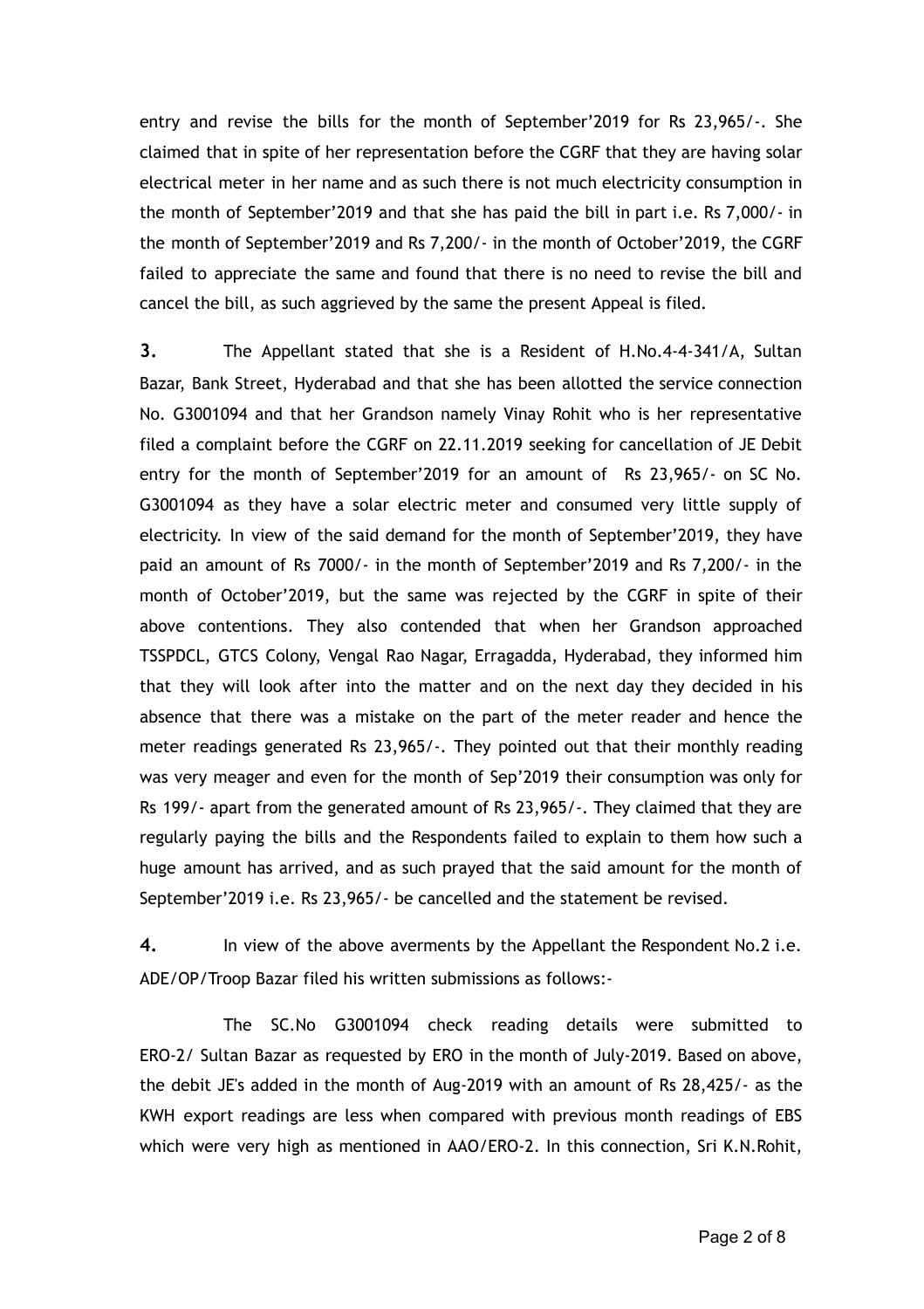H.No.4-4341/A, Bank Street, Sultan Bazar, Hyderabad filed a complaint in CGRF- II regarding rectification of excess bill issued to the SC.No G3001094, Cat-I for Rs 23,965/- in the month of Sep-2019.

As per MRI dump data, the check readings were correct. Based on above, the Chairperson of CGRF-II was given orders as "forum is agreed with contention of the Respondents that there is no need to revise the bill of the consumer for month of Sep-2019 and the respondents were highly raised demand vide JE debit for Rs 28,425/- in the month of Sep-2019 as the KWH export reading are less when compared with previous month reading. Hence the point is answered accordingly in favour of the Licensee and against the consumer".

**5.** The Respondent No.3, i.e. AAO/ERO-II/Sultan Bazar also filed his written submissions as follows:-

That the consumer of SC.No G3001094 is having a solar electric meter and in the month of August/2019, as per the net metered reading furnished by the AE, the debit JE was raised for and amount of Rs.28,425/-. For which the consumer has approached the CGRF-II by stating the reason "wrong and excess bill.'

Accordingly, the Hon'ble Chairperson of CGRF has instructed to submit the detailed report JE raised.As per the instruction, this office has submitted the detailed report as follow:

- 1. The consumer with SC.No G3001094 utilizing the net metering provision from 2018 onwards.
- 2. As per the TSSPDCL regulation, for every six months credit was given to the metering consumers as per the check reading provided by the concerned section officers.
- 3. In this case also, the check reading has been taken from the section officer in the month of July'2109. The check reading particulars are as follows.
- 4. As per the check readings, the export readings were less when compared with the previous months readings of EBS which were very high.
- 5. As per the check reading, it was observed that excess credit was given to the consumer.

Hence, the bill was revised from March'2018 to August'2019 and debit raised for the difference of units, the calculation sheet is as follows.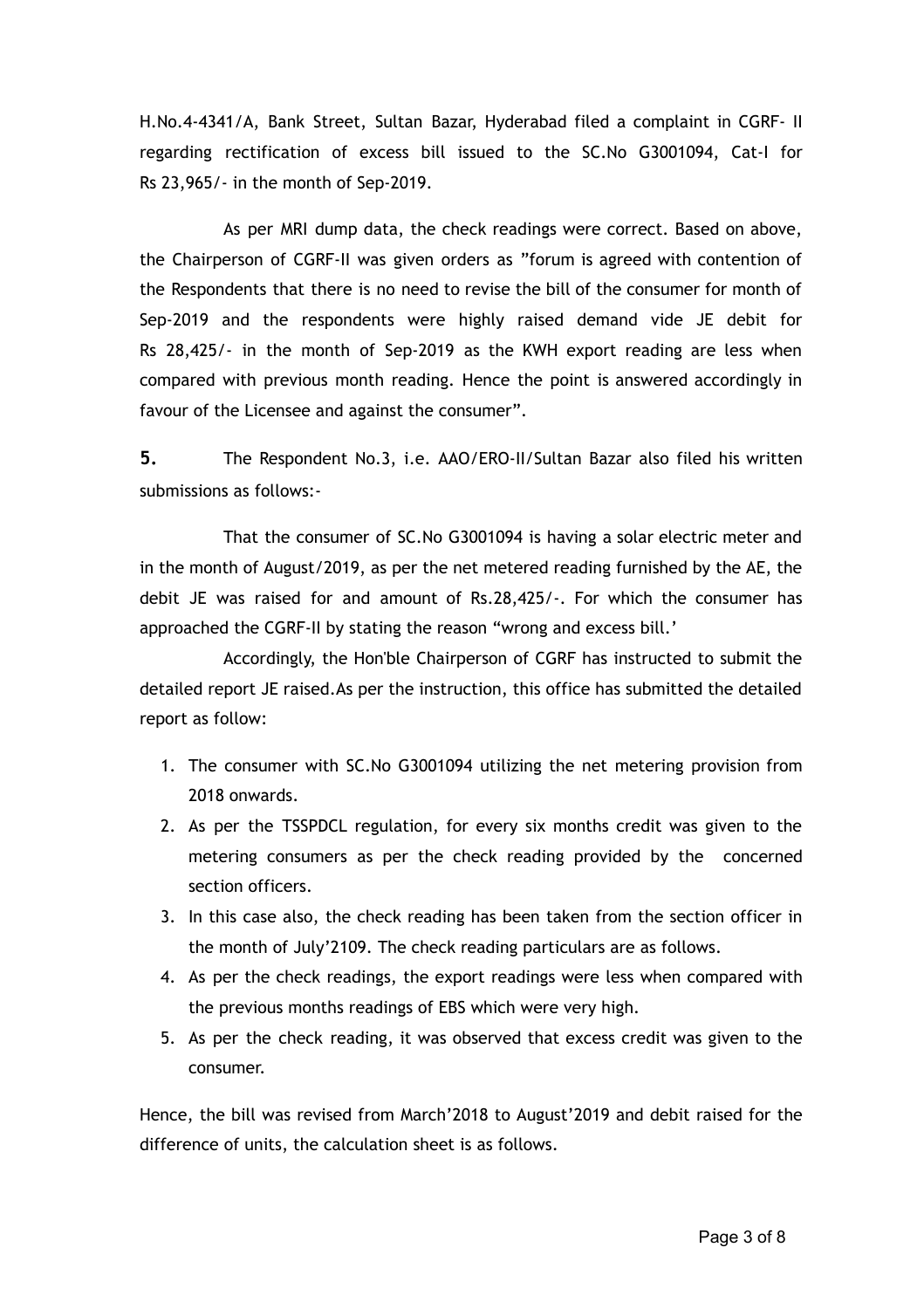| Period                                                                    |              | Import                         | Export                           |  |  |
|---------------------------------------------------------------------------|--------------|--------------------------------|----------------------------------|--|--|
| Aug/2019 mar/18                                                           |              | 10655<br>570                   | 4902<br>- 0                      |  |  |
| difference                                                                |              | 10085                          | 4902                             |  |  |
| Net units=import-export-5183 units average units per month=5183/18=287.94 |              |                                |                                  |  |  |
| Slab                                                                      | Rate         | Units for 18 months            | Amount for 18 months             |  |  |
| $0 - 200$<br>201-300                                                      | 5.00<br>7.20 | 3600(200*18)<br>1583(87.94*18) | 18000.00<br>11397.60<br>29397.60 |  |  |

| CC charges for 18 months | 29397.60 |
|--------------------------|----------|
| Customer charges(60*18)  | 1080.00  |
| ED(5183*.06)             | 310.98   |
| <b>FSA</b>               | 0.00     |
| ADDI.Charges             | 0.00     |
| Total                    | 30788.58 |
| Rounded off              | 30789.00 |
| To be billed             | 30789.00 |
| Already billed           | 2364.00  |
| To be raised             | 28425.00 |

After considering all the calculations, the hon'ble chairperson of CGRF has instructed to revise the bill as per MRI dump data. By getting the MRI dumps data, the bill was revised for the revised for the period from jan/2019 to nov/2019 MRI dumps will be available only for one year.Hemcce the date has been taken from Jan 2019 onwards. Which implies more amount has to be raised when comparing with the amount arrived by taking the average units as calculated above.

Hence the hon'ble chairperson of CGRF has concluded the case as "there is no need to revise the bill of the consumer for the month of september/19 bill and the respondents were rightly raised the demand vide JE debit for Rs.28,425 in the month of september, 2019 as the KWH export readings are less when compared with previous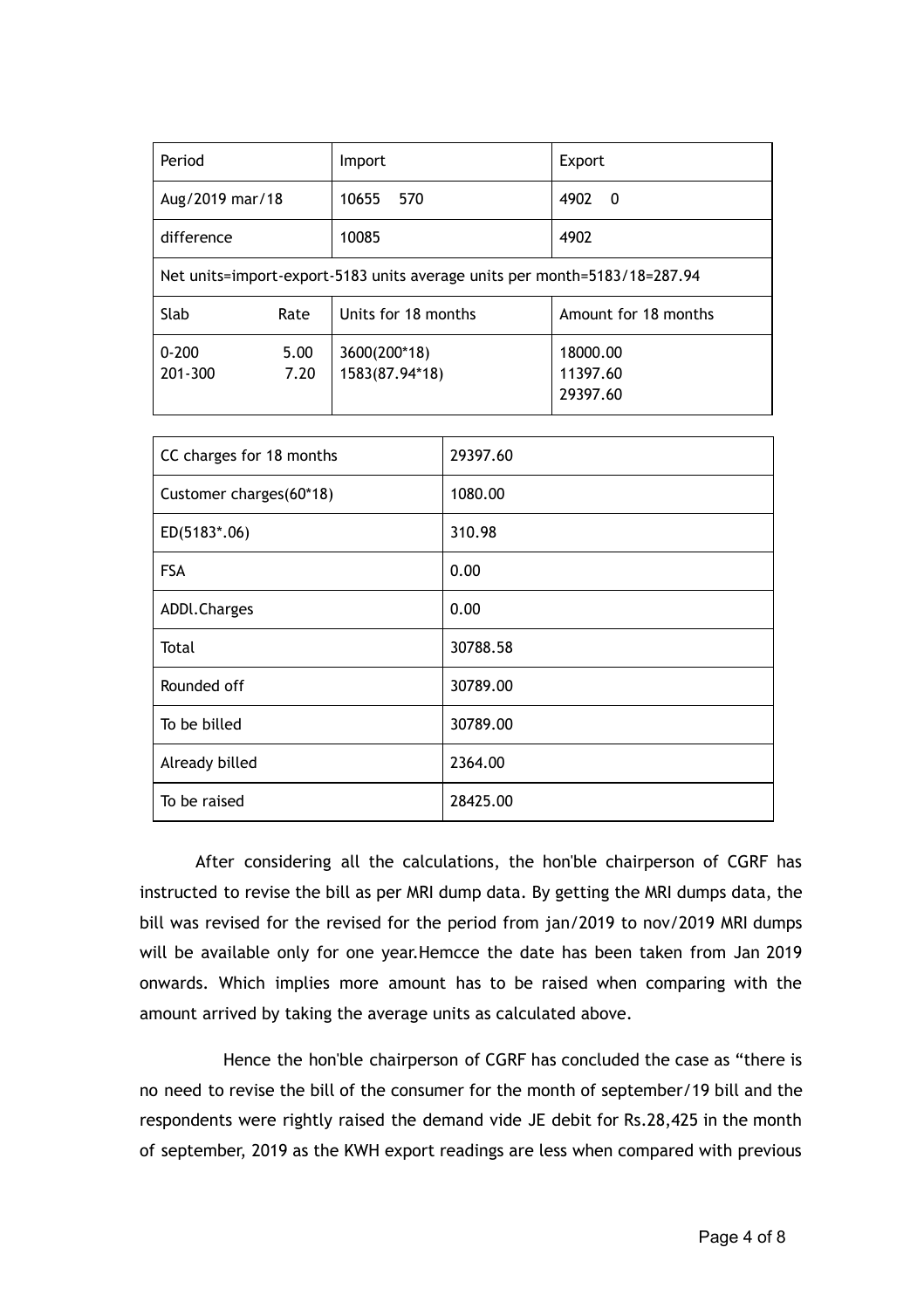month readings. Consequently the complaint was disposed of by the Hon'ble Chairperson of CGRF.

#### **Heard both sides.**

**Issues.**

**6.** In the face of the above averments by both sides, the following issues are framed:-

- 1. Whether the Appellants are entitled for cancellation of the bill for an amount of Rs 23,965/- for the month of September'2019 on SC No. G3001094? And
- 2. To what relief?

#### **Issue No.1**

**7.** The evidence on record admittedly shows that the Appellant namely Smt. K.N.Rohit who is represented by her Grandson Sri. Vinay Rohit is admittedly a Resident of H.No.4-4-341/A, Sultan Bazar, Bank Street, Hyderabad and that they have been allotted the service connection No. G3001094. It is also not denied by the Respondents that the Appellant is having a solar power meter and that the regular consumption on the service connection of the Appellant for the month of September'2019 was only Rs 199/- but the bill for the month of Septmember'2019 demanded a due for Rs 23,965/-.

**8.** The fact that the Appellant was paying the bills regularly for the service connection No. G3001094 and that she was having a solar power meter is not denied by the Respondents, they also did not denied the fact the bill for the month of September'2019 on the above service connection was Rs 199/- and the same showed an arrears of Rs 23,965/-. The Respondents contended that the debit JE was added in the month of August'2019 for an amount of Rs 28,425/- due to wrong readings issued by the previous meter reader. They claimed that a check reading was taken in the month of July'2019 and reconciled with the MRI dump data which was found to be tallying with each other. As such they found that the KWH Export readings are less when compared with the previous months readings and hence the same was rectified by raising the demand for Rs 28,425/-. They also claimed that the service connection No. G3001094 is billed under net metering provisions since 2018 and as per the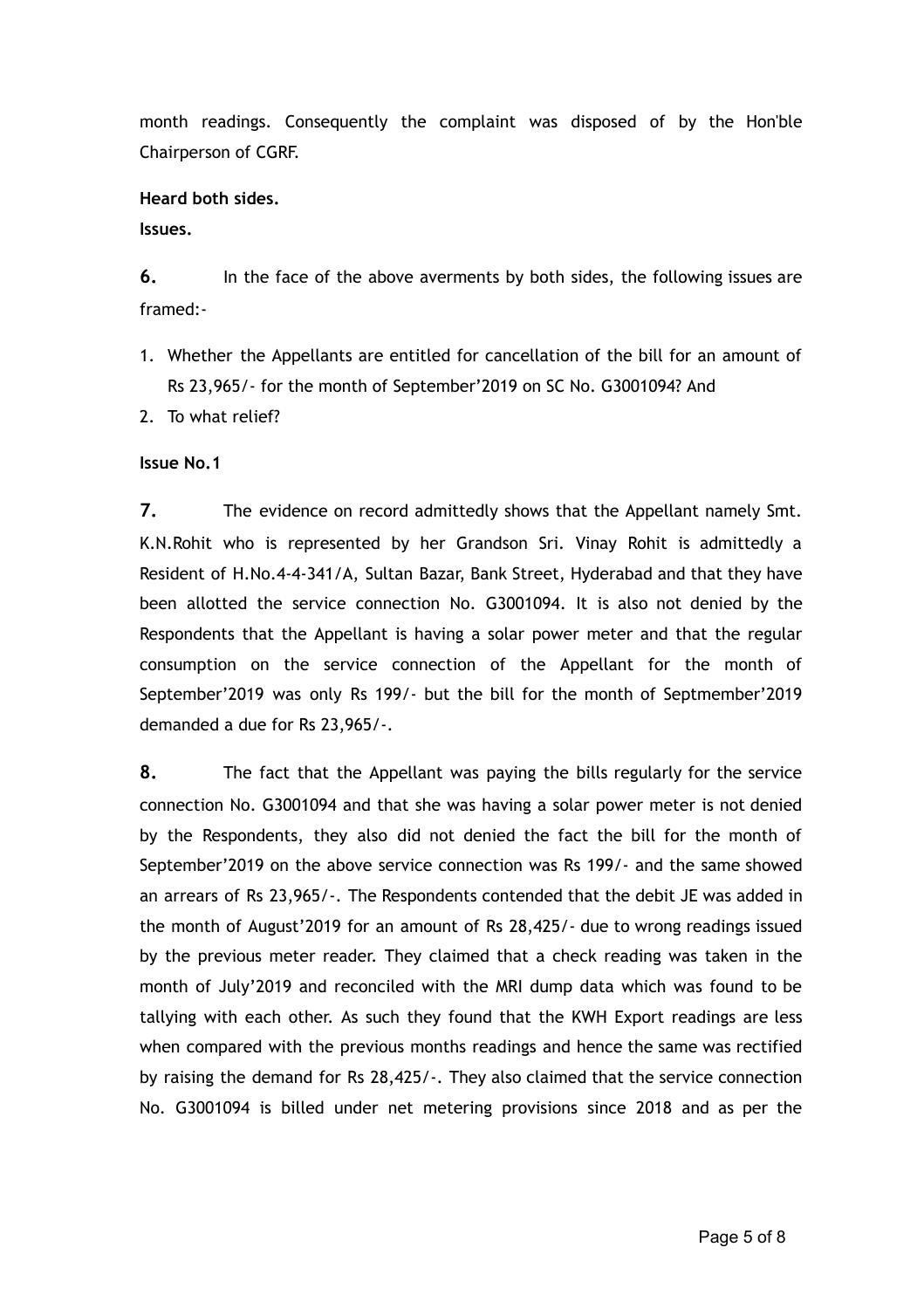TSSPDCL Regulations the credit for every 6 months was given to net metering consumers as per the check readings provided by the concerned section officers.

**9.** The said contentions of both sides go to show that the service connection No. G30010094, is billing under net metering provision through solar power meters since 2018. The reading for such meters involves taking monthly readings in two ports, one is on the import side and second is on the export side in terms of all the parameters such as KVAH, KVA and KWH readings unlike normal meters which have only one port. The bill shall be issued to the consumers on net energy i.e. import units minus export units as per the Tariff Rates. During the month of August'2019 it was found that the KWH export reading is lesser than the previous KWH export reading i.e. the reading was 11055 and present reading was 4902. The periodical readings shows that the wrong readings were recorded in the export port right from the beginning and hence the bill was revised taking the present export reading which was also counter checked with the data retrieved through MRI(Meter Reading Instrument) and hence the bills were revised. The bill was revised from march/2018 to August/2019 and debit raised for the difference of units, the calculation sheet is as follows:\_

| Period                                                                    |              | Import                                                             | Export               |  |
|---------------------------------------------------------------------------|--------------|--------------------------------------------------------------------|----------------------|--|
| Aug/2019 mar/18                                                           |              | 10655<br>570                                                       | 4902<br>- 0          |  |
| difference                                                                |              | 10085                                                              | 4902                 |  |
| Net units=import-export-5183 units average units per month=5183/18=287.94 |              |                                                                    |                      |  |
| Slab                                                                      | Rate         | Units for 18 months                                                | Amount for 18 months |  |
| $0 - 200$<br>201-300                                                      | 5.00<br>7.20 | 3600(200*18)<br>18000.00<br>1583(87.94*18)<br>11397.60<br>29397.60 |                      |  |

| CC charges for 18 months | 29397.60 |
|--------------------------|----------|
| Customer charges(60*18)  | 1080.00  |
| ED(5183*.06)             | 310.98   |
| <b>FSA</b>               | 0.00     |
| ADDI.Charges             | 0.00     |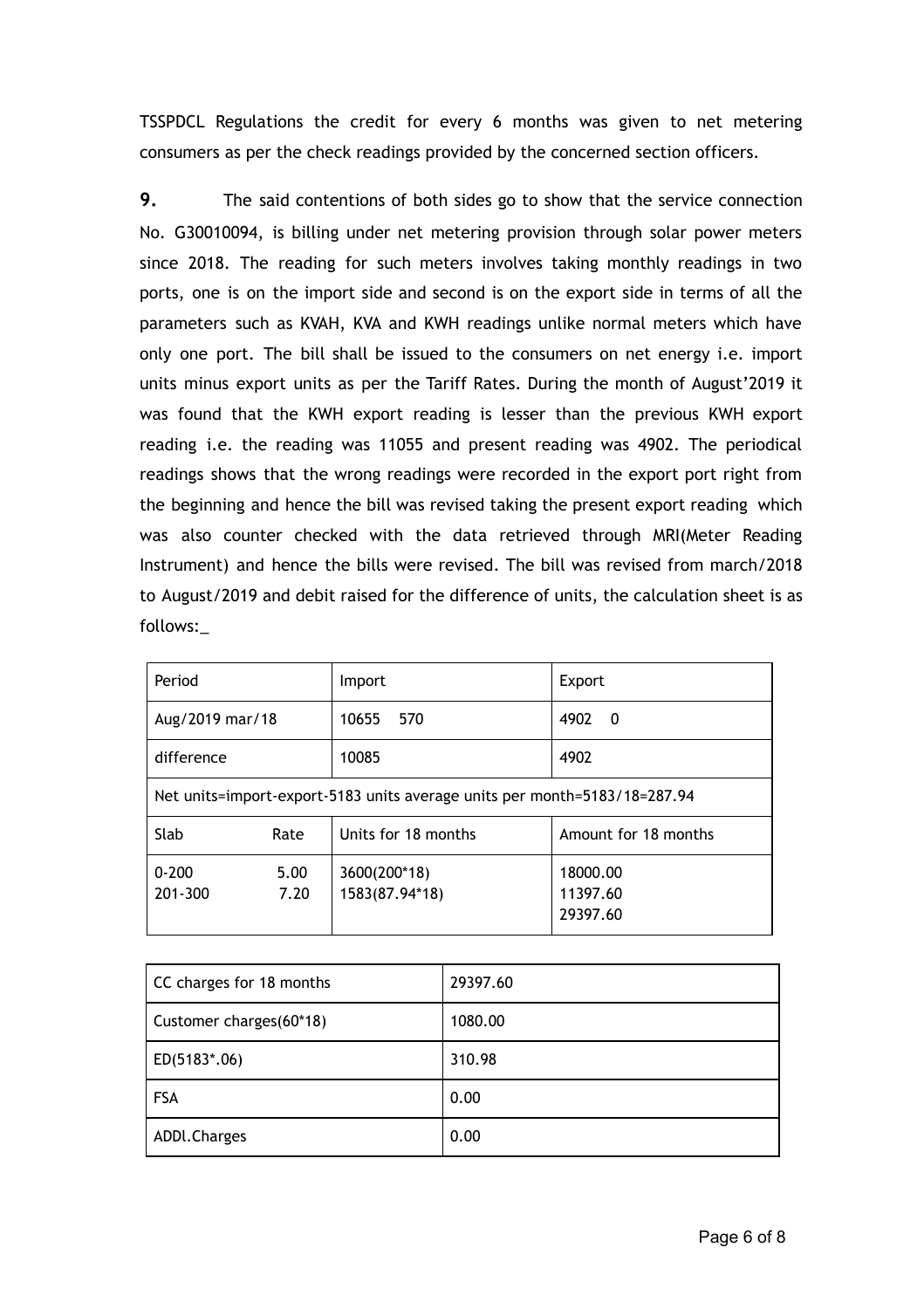| Total          | 30788.58 |
|----------------|----------|
| Rounded off    | 30789.00 |
| To be billed   | 30789.00 |
| Already billed | 2364.00  |
| To be raised   | 28425.00 |

**10.** The said evidence on record shows that though the Appellant who was allotted SC No. G3001094 was regularly paying the bills issued by the Respondents claiming to be the bills for consumption for the said period, the actual consumption of the Appellant was not correctly portrayed on the said bills due to the indifference of the meter reader and hence when the actual meter readings were reconciled with the MRI dump the original consumption of the Appellant has come to be displayed and as such the Appellant is liable to pay the actual/original consumption charges for the electricity consumed by her. As such the amount of Rs 23,965/- as claimed by the Respondents in the month of Sep'2019 is liable to be paid by the Appellant in spite of the fact that the said burden of paying the huge amount due to the negligence of the meter reader was on the shoulder of the Appellant, but admittedly there is no scope for either cancellation of the said bill for the month of September'2019 nor rectification of the said bills. Hence decides this issue against the Appellant.

#### **Issue No.2**

**11.** In the result, the Appeal is dismissed.

TYPED BY Office Executive cum Computer Operator, Corrected, Signed and Pronounced by me on this, the 17th day of February'2020.

**Sd/-**

**Vidyut Ombudsman**